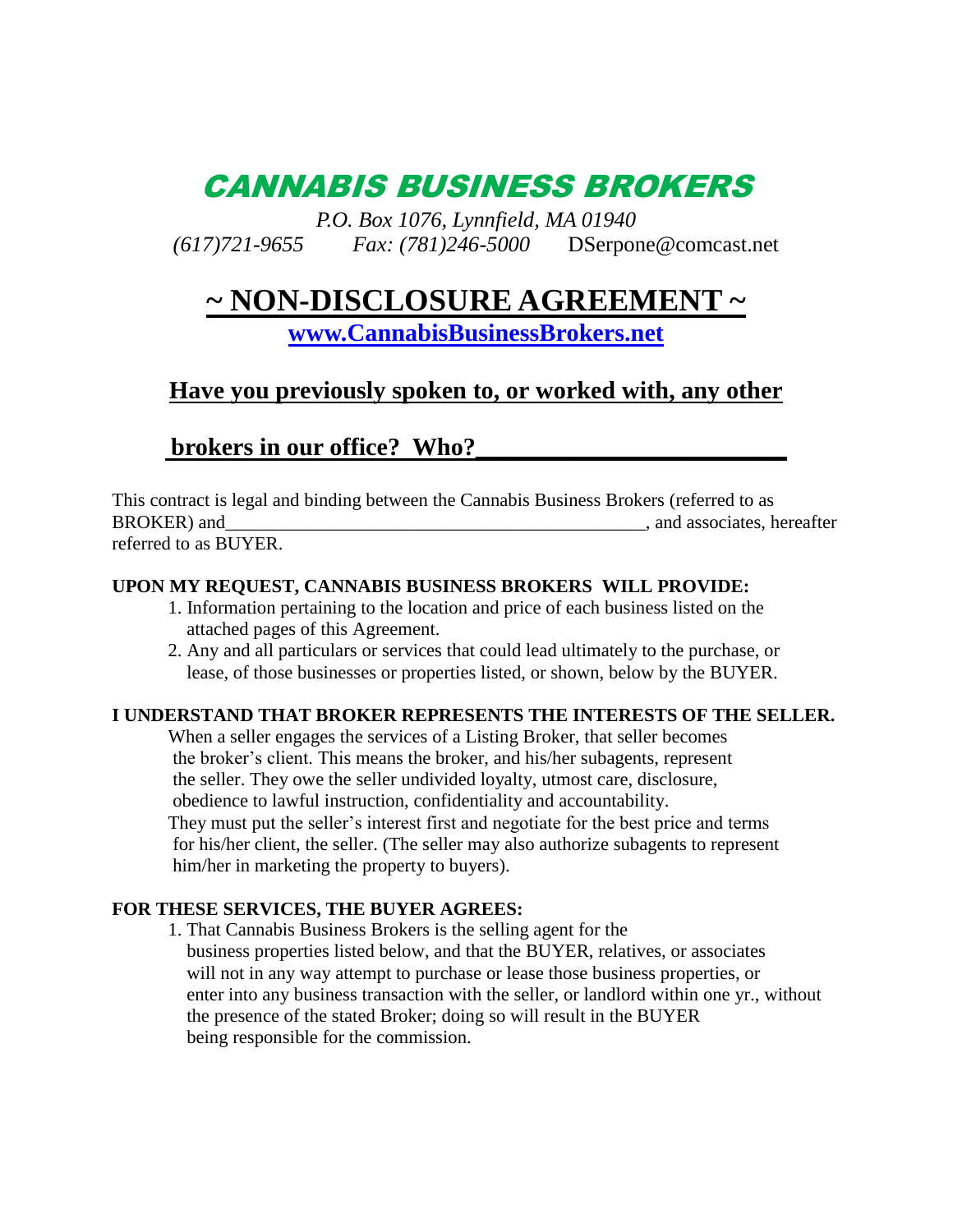- 2. All information and particulars are responsible and true to the best of the broker's knowledge. The BUYER agrees to not hold the Broker responsible for any errors or omissions that may result in connection with information concerning the businesses listed below or the sale thereof. The BUYER will not seek or rely on legal advice from the Broker or it's associates.
- 3. The BUYER will not accept the services of any other broker regarding the listings below. The information provided by this broker is STRICTLY CONFIDENTIAL and the BUYER will not furnish this information to any other prospective buyer; the BUYER will not act as a co broker, or in any way secure the sale or lease of the businesses listed below for any other party.

#### **LISTING TO BE SHOWN**

| 1. Business | Price \$   |
|-------------|------------|
|             |            |
| Address     | Date Given |

In the event that the BUYER, relatives and/or associates enter into any business transaction with the seller or landlord without the BROKER, should any suit be commenced to enforce the BROKER'S rights herein, in the event the BROKER is successful, the BUYER agrees to pay the expenses connected therewith, including attorney's fees incurred. The Broker shall be a party to any transaction that develops insofar as the commission is concerned.

An escrow deposit will be required upon the signing of a Purchase & Sales Agreement and will be held by the BROKER in an Escrow account. Any other arrangement must be agreed to by the Broker in writing and further guaranteed by the Buyer.

I/WE the undersigned prospective purchasers, or lessees, hereby acknowledge having been first referred and shown the above listed businesses by Cannabis Business Brokers. Receipt of a copy of this Agreement is hereby acknowledged, and its terms clearly understood.

#### **BUYER'S FINANCIAL RESOURCES:**

| Cash on hand (readily available) \$ | Value of securities \$ |
|-------------------------------------|------------------------|
| Equity in real estate \$            | Amount from family \$  |
| BUYER'S SIGNATURE                   | $(\text{print}$        |
| <b>STREET</b>                       |                        |